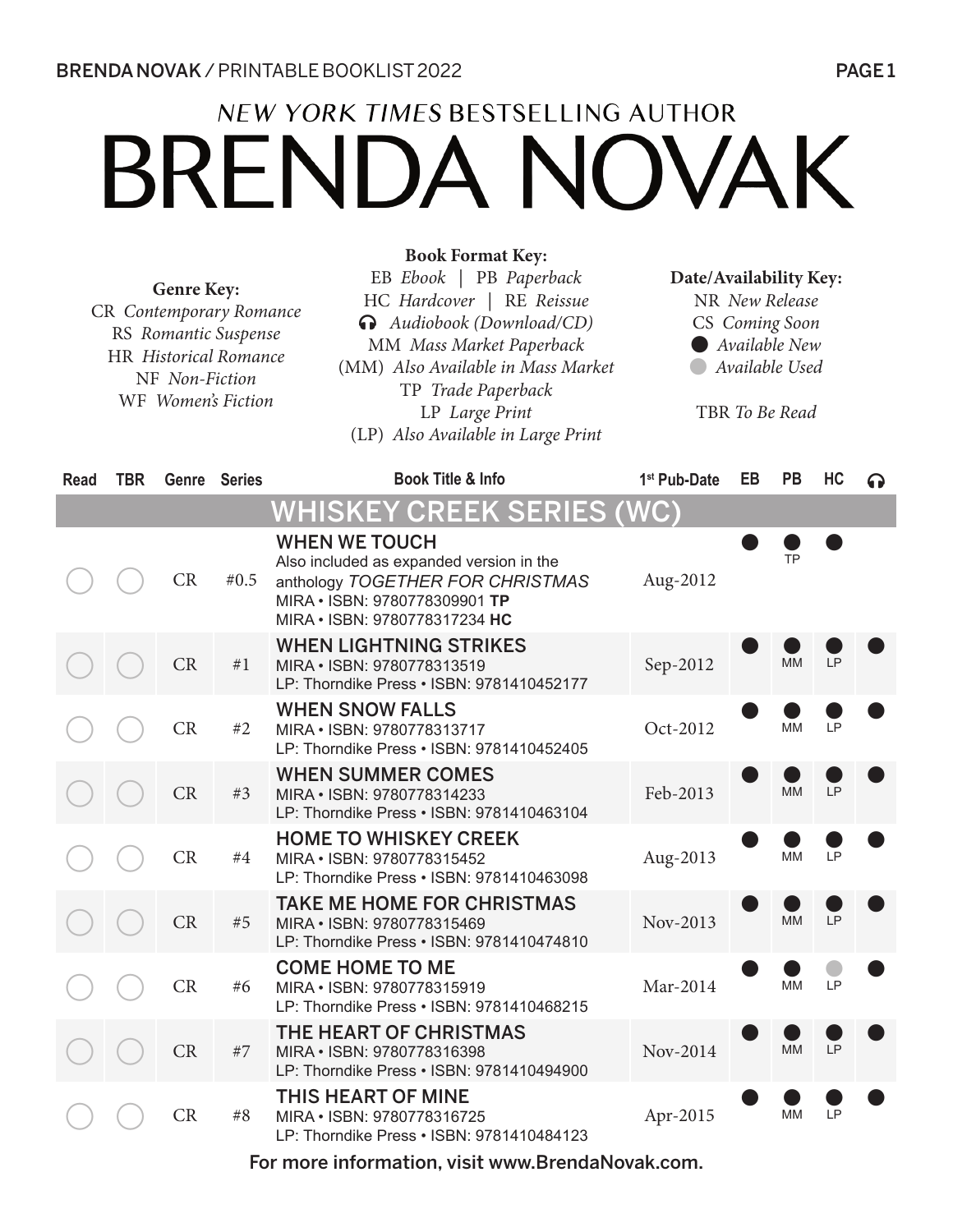| <b>Read</b> | <b>TBR</b> |           | Genre Series | <b>Book Title &amp; Info</b>                                                                                                                                          | 1 <sup>st</sup> Pub-Date | EB | <b>PB</b> | HC |  |
|-------------|------------|-----------|--------------|-----------------------------------------------------------------------------------------------------------------------------------------------------------------------|--------------------------|----|-----------|----|--|
|             |            | CR        | #9           | A WINTER WEDDING<br>MIRA . ISBN: 9780778318446<br>LP: Thorndike Press . ISBN: 9781410487230                                                                           | Nov-2015                 |    | MM        | LP |  |
|             |            | CR        | #10          | <b>DISCOVERING YOU</b><br>MIRA . ISBN: 9780778318804<br>LP: Thorndike Press . ISBN: 9781410489722                                                                     | Jun-2016                 |    | МM        | LP |  |
|             |            | CR        | #10.5        | <b>HOME FOR THE HOLIDAYS</b><br>Also included as bonus story in Debbie<br>Macomber's SEASIDE SPRINGTIME<br>MIRA . ISBN: 9780778331780                                 | Aug-2021                 |    | <b>MM</b> |    |  |
|             |            | CR        |              | <b>WHISKEY CREEK VOL. 1 BOX SET</b><br>When We Touch/When Lightning Strikes/When<br>Snow Falls/When Summer Comes                                                      | Mar-2015                 |    |           |    |  |
|             |            | CR        |              | <b>WHISKEY CREEK VOL. 2 BOX SET</b><br>Home to Whiskey Creek/Take Me Home for<br>Christmas/Come Home to Me                                                            | Sep-2015                 |    |           |    |  |
|             |            |           |              | <b>FAIRHAM ISLAND SERIES</b>                                                                                                                                          |                          |    |           |    |  |
|             |            | CR        | #1           | <b>THE SECRET SISTER</b><br>MIRA . ISBN: 9780778319627 MM<br>MIRA . ISBN: 9780778317807 TP<br>LP: Center Point Pub . ISBN: 9781628997286                              | Aug-2015                 |    | (MM)      | LP |  |
|             |            | CR        | #2           | THE SECRETS SHE KEPT<br>MIRA . ISBN: 9780778330820 MM<br>MIRA . ISBN: 9780778319061 TP<br>MIRA . ISBN: 9780778330110 HC<br>LP: Center Point Pub . ISBN: 9781683241065 | Aug-2016                 |    | (MM)      | LP |  |
|             |            | <b>CR</b> |              | <b>FAIRHAM ISLAND SERIES BOX SET</b><br>The Secret Sister/The Secrets She Kept                                                                                        | Jul-2018                 |    |           |    |  |
|             |            |           |              | THE EVELYN TALBOT CHRONICLES                                                                                                                                          |                          |    |           |    |  |
|             |            | <b>RS</b> | #0.5         | <b>HANOVER HOUSE</b><br>Brenda Novak, Inc. • ISBN: 9781928068723                                                                                                      | Sep-2015                 |    |           |    |  |
|             |            | <b>RS</b> | #1           | <b>HER DARKEST NIGHTMARE</b><br>St. Martin's . ISBN: 9781250076564<br>LP: Wheeler Publishing . ISBN: 9781410494801                                                    | Sep-2016                 |    | <b>MM</b> | LP |  |
|             |            | <b>RS</b> | #2           | <b>HELLO AGAIN</b><br>St. Martin's . ISBN: 9781250076571<br>LP: Wheeler Publishing . ISBN: 9781432846404                                                              | Oct-2017                 |    | MM        | LP |  |
|             |            | <b>RS</b> | #3           | <b>FACE OFF</b><br>St. Martin's . ISBN: 9781250076588<br>LP: Wheeler Publishing . ISBN: 9781432859077                                                                 | Sep-2018                 |    | <b>MM</b> | LP |  |
|             |            | <b>RS</b> | $\#4$        | <b>BLIND SPOT</b><br>St. Martin's . ISBN: 9781250076595<br>LP: Wheeler Publishing . ISBN: 9781432871345                                                               | Sep-2019                 |    | <b>MM</b> | LP |  |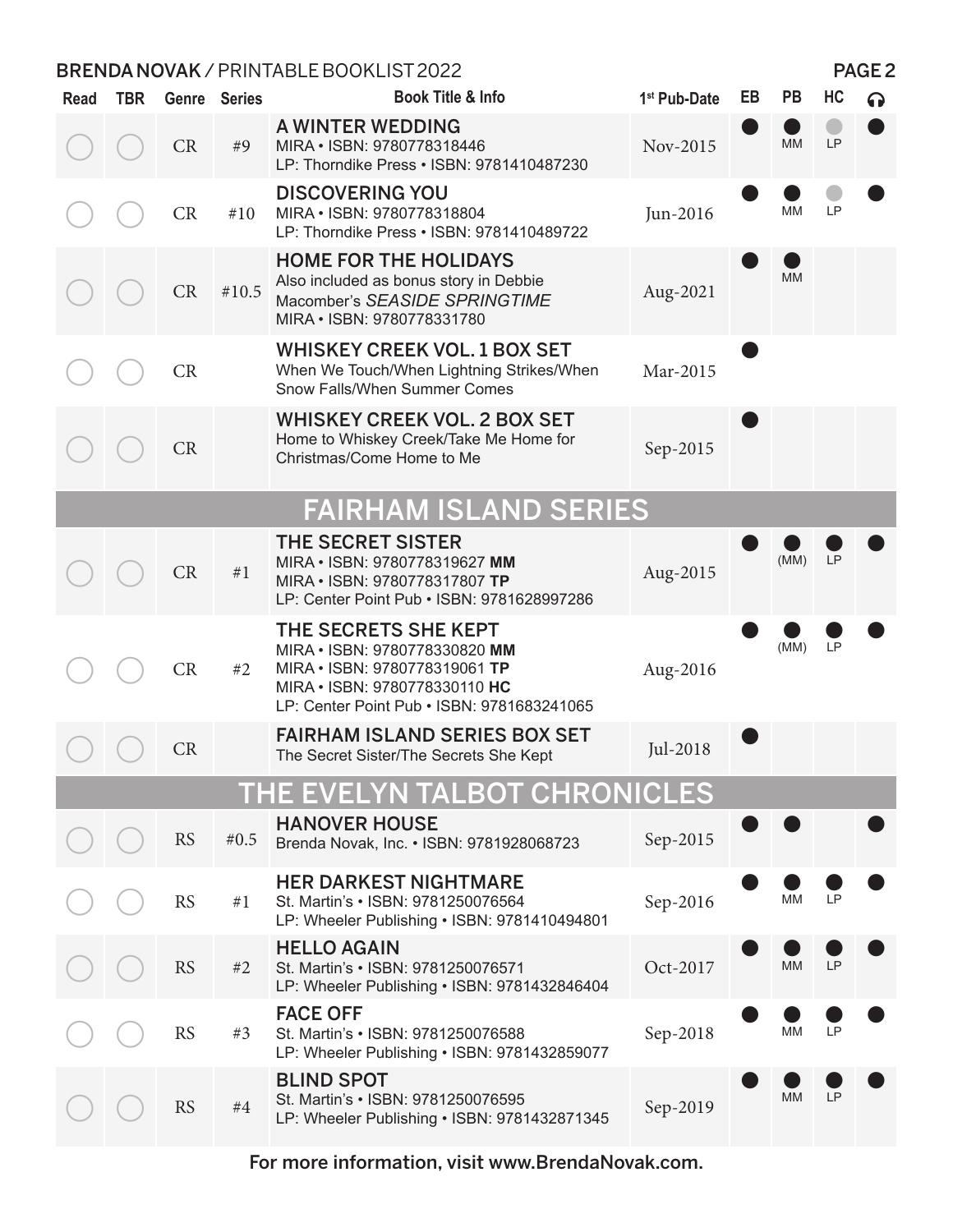| <b>Read</b> | <b>TBR</b> |           | <b>Genre</b> Series | <b>Book Title &amp; Info</b>                                                                                                                      | 1 <sup>st</sup> Pub-Date | EB | <b>PB</b> | HC         | $\Omega$ |
|-------------|------------|-----------|---------------------|---------------------------------------------------------------------------------------------------------------------------------------------------|--------------------------|----|-----------|------------|----------|
|             |            |           |                     | <b>HISTORICALS</b>                                                                                                                                |                          |    |           |            |          |
|             |            | <b>HR</b> |                     | A MATTER OF GRAVE CONCERN<br>Montlake Romance · ISBN: 9781477824528                                                                               | Oct-2014                 |    |           |            |          |
|             |            | <b>HR</b> |                     | <b>HONOR BOUND</b><br>Former Title: THE BASTARD<br>Montlake Romance . ISBN: 9781477824832                                                         | Mar-2013                 |    |           |            |          |
|             |            | <b>HR</b> |                     | OF NOBLE BIRTH<br>Montlake Romance . ISBN: 9781477824825                                                                                          | Dec-1999                 |    |           |            |          |
|             |            | <b>HR</b> |                     | <b>THROUGH THE SMOKE</b><br>Montlake Romance . ISBN: 9781477808764                                                                                | Oct-2013                 |    |           |            |          |
|             |            |           |                     | <b>SILVER SPRINGS SERIES</b>                                                                                                                      |                          |    |           |            |          |
|             |            | CR        | #1                  | <b>FINDING OUR FOREVER</b><br>Harlequin Special Edition • ISBN: 9780373623389<br>LP: Thorndike Press . ISBN: 9781432838744                        | Apr-2017                 |    | <b>MM</b> | LP         |          |
|             |            | CR        | #2                  | <b>NO ONE BUT YOU</b><br>MIRA . ISBN: 9780778328773 MM<br>MIRA . ISBN: 9780778330615 HC<br>LP: Thorndike Press . ISBN: 9781410499905              | Jun-2017                 |    | МM        | (LP)       |          |
|             |            | <b>CR</b> | #3                  | <b>UNTIL YOU LOVED ME</b><br>MIRA . ISBN: 9780778330257 MM<br>MIRA . ISBN: 9780778331025 HC<br>LP: Thorndike Press . ISBN: 9781432838775          | Aug-2017                 |    | MМ        | (LP)       |          |
|             |            | <b>CR</b> | $\#4$               | <b>RIGHT WHERE WE BELONG</b><br>MIRA . ISBN: 9780778330387 MM<br>MIRA . ISBN: 9780778331087 HC<br>LP: Thorndike Press . ISBN: 9781432843830       | Nov-2017                 |    | <b>MM</b> | (LP)       |          |
|             |            | CR        | #5                  | <b>UNFORGETTABLE YOU</b><br>MIRA • ISBN: 9780778307938 MM<br>MIRA . ISBN: 9780778369851 HC<br>LP: Thorndike Press . ISBN: 9781432862954           | Mar-2019                 |    |           | $MNI$ (LP) |          |
|             |            | CR        | #6                  | <b>CHRISTMAS IN SILVER SPRINGS</b><br>MIRA . ISBN: 9780778308126 MM<br>MIRA . ISBN: 9780778308256 HC<br>LP: Thorndike Press . ISBN: 9781432870577 | Nov-2019                 |    | <b>MM</b> | (LP)       |          |
|             |            | CR        | #7                  | A CALIFORNIA CHRISTMAS<br>MIRA . ISBN: 9780778361039 MM<br>MIRA . ISBN: 9780778310129 HC<br>LP: Thorndike Press . ISBN: 9781432870577             | Oct-2020                 |    | <b>MM</b> | (LP)       |          |
|             |            | CR        | #8                  | <b>WHEN I FOUND YOU</b><br>MIRA . ISBN: 9780778331889 MM<br>MIRA . ISBN: 9780778331940 HC                                                         | Jul-2021                 |    | <b>MM</b> |            |          |
|             |            | CR        | #9                  | <b>KEEP ME WARM AT CHRISTMAS</b><br>MIRA • ISBN: 9780778311256 MM<br>MIRA . ISBN: 9780778312161 HC                                                | Oct-2021                 |    | <b>MM</b> |            |          |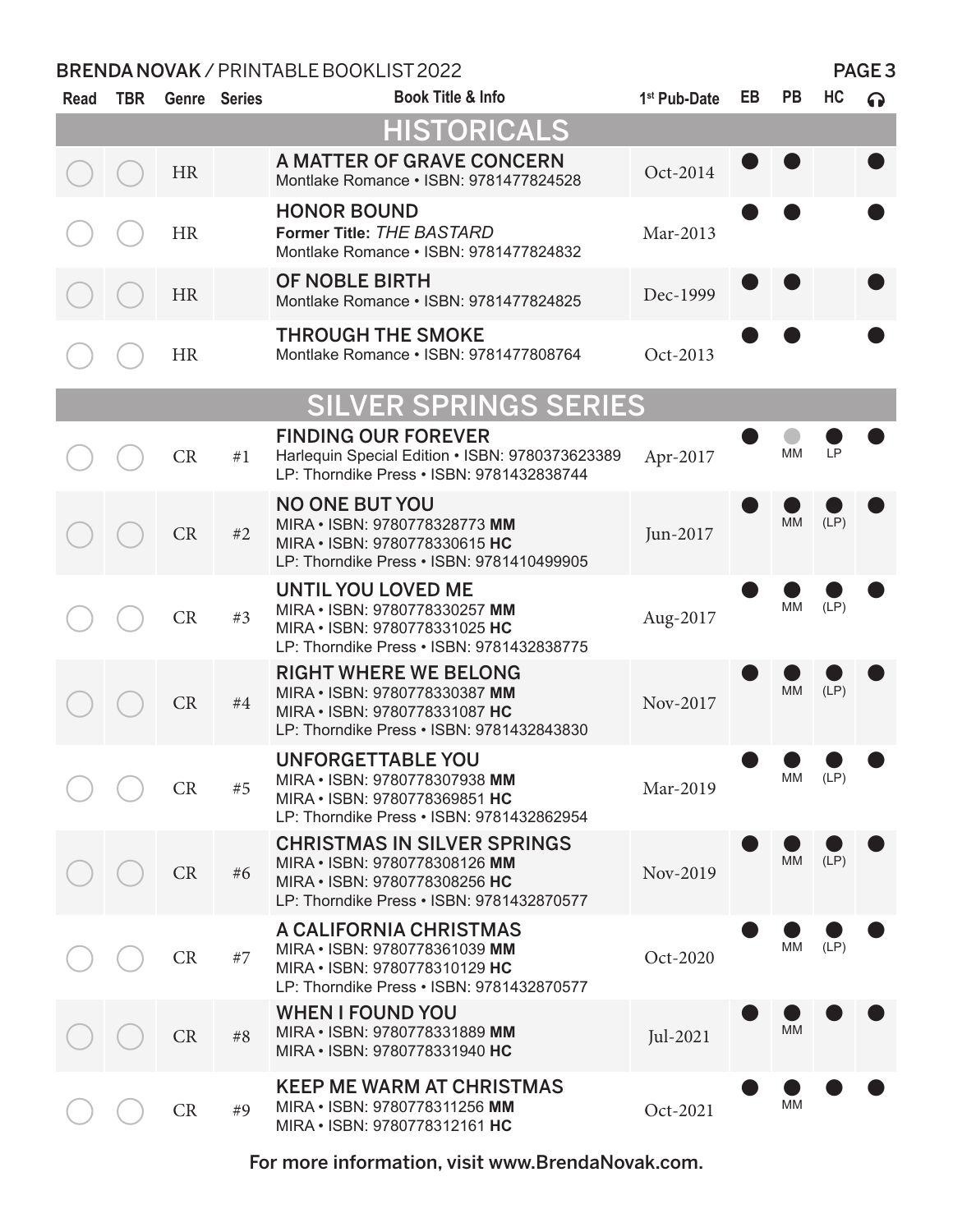| Read | <b>TBR</b> |           | Genre Series | Book Title & Info                                                                                                                                                                                                   | 1 <sup>st</sup> Pub-Date | EB | <b>PB</b> | HC |  |
|------|------------|-----------|--------------|---------------------------------------------------------------------------------------------------------------------------------------------------------------------------------------------------------------------|--------------------------|----|-----------|----|--|
|      |            | <b>CR</b> |              | <b>SILVER SPRINGS VOL. 1 BOX SET</b><br>Finding Our Forever/No One But You/Until You<br>Loved Me/Right Where We Belong                                                                                              | Feb-2019                 |    |           |    |  |
|      |            |           |              | <b>DUNDEE, IDAHO SERIES (DI)</b>                                                                                                                                                                                    |                          |    |           |    |  |
|      |            | CR        | #1           | <b>THAT ONE NIGHT</b><br>Former Title: A BABY OF HER OWN<br>Harlequin Superromance No. 1083<br>ISBN: 9780373710836                                                                                                  | Sep-2002                 |    | <b>MM</b> |    |  |
|      |            | CR        | #2           | <b>FALLING FOR YOU</b><br>Former Title: A HUSBAND OF HER OWN<br>Harlequin Superromance No. 1130<br>ISBN: 9780373711307                                                                                              | May-2003                 |    | MM        |    |  |
|      |            | CR        | #3           | <b>FIRST LOVE, SECOND CHANCE</b><br>Former Title: A FAMILY OF HER OWN<br>Harlequin Superromance No. 1195<br>ISBN: 9780373150847<br><b>REISSUE: Harlequin Bestselling Author Collection</b><br>· ISBN: 9781335979926 | Apr-2004                 |    | <b>MM</b> |    |  |
|      |            | CR        | #4           | <b>SAY YOU LOVE ME</b><br>Former Title: A HOME OF HER OWN<br>Harlequin Superromance No. 1242<br>ISBN: 9780373712427                                                                                                 | Dec-2004                 |    | МM        |    |  |
|      |            | CR        | #5           | <b>MEANT FOR YOU</b><br>Former Title: STRANGER IN TOWN<br>Harlequin Superromance No. 1278<br>ISBN: 9780373712786                                                                                                    | Jun-2005                 |    | <b>MM</b> |    |  |
|      |            | CR        | #6           | <b>FINDING YOU</b><br>Former Title: BIG GIRLS DON'T CRY<br>Harlequin Superromance No. 1296<br>ISBN: 9780373712960                                                                                                   | Sep-2005                 |    | МM        |    |  |
|      |            | <b>CR</b> | #7           | <b>JUST THE TWO OF US</b><br>Former Title: THE OTHER WOMEN<br>Harlequin Superromance No.1344<br>ISBN: 9780373713448                                                                                                 | May-2006                 |    | <b>MM</b> |    |  |
|      |            | CR        | #8           | THE MORE I LOVE YOU<br>Former Title: COULDA BEEN A COWBOY<br>Harlequin Superromance No. 1422<br>ISBN: 9780373714223                                                                                                 | Jun-2007                 |    | МM        |    |  |
|      |            | CR        | #8.5         | <b>A DUNDEE CHRISTMAS</b><br>Previously published in print as part of the<br>anthology THAT CHRISTMAS FEELING<br>Harlequin Superromance No. 1668 (Nov-2010)<br>ISBN: 9780373716685                                  | Nov-2017                 |    | <b>MM</b> |    |  |
|      |            |           |              | THE BULLETPROOF TRILOGY (BT)                                                                                                                                                                                        |                          |    |           |    |  |
|      |            | <b>RS</b> | #1           | <b>INSIDE</b><br>MIRA . ISBN: 9780778329930<br>LP: Thorndike Press . ISBN: 9781410441881                                                                                                                            | Jul-2011                 |    | МM        | LР |  |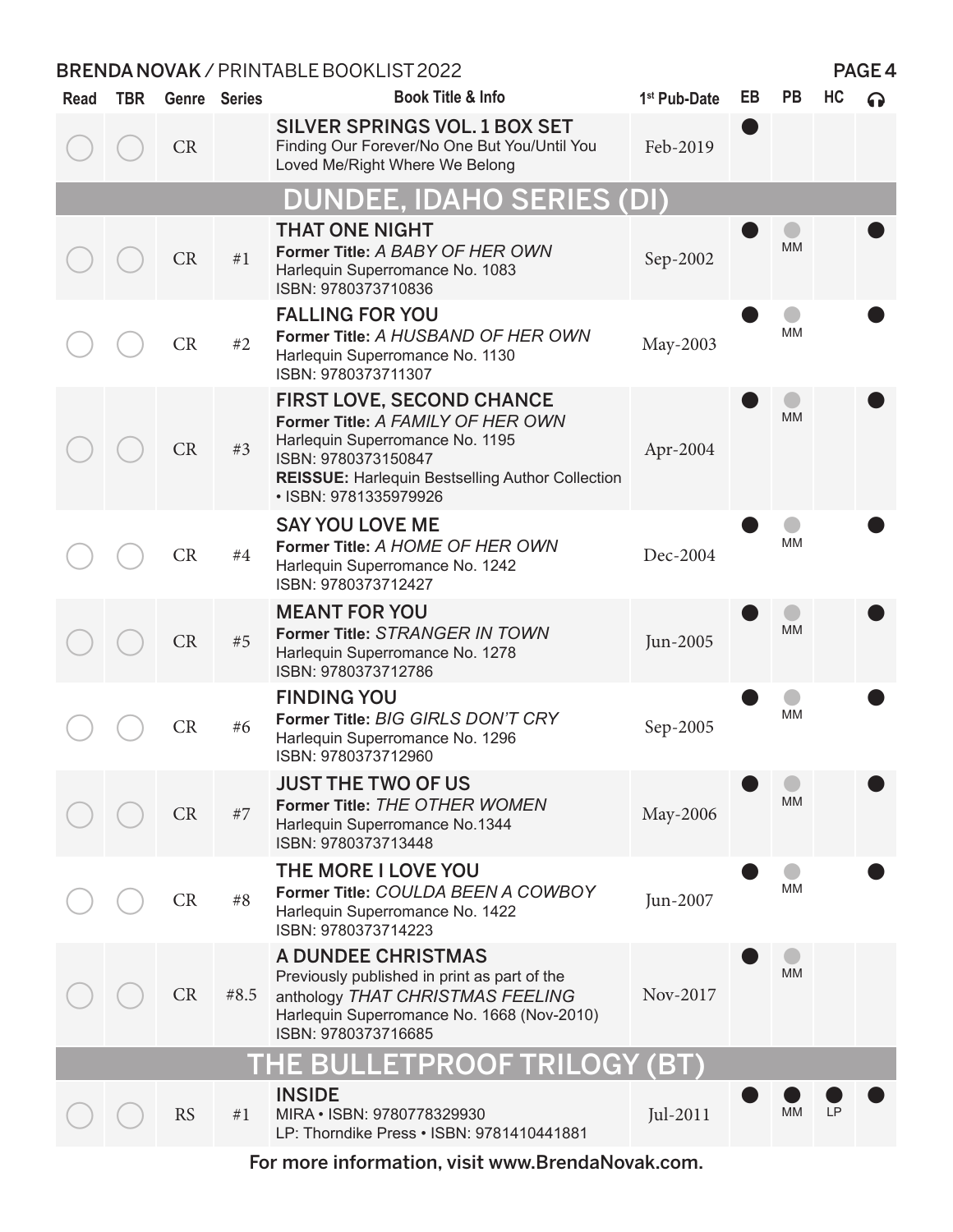| <b>Read</b> | <b>TBR</b> |           | Genre Series | Book Title & Info                                                                                                                                                                                                                | 1 <sup>st</sup> Pub-Date | EB | <b>PB</b> | HC |  |
|-------------|------------|-----------|--------------|----------------------------------------------------------------------------------------------------------------------------------------------------------------------------------------------------------------------------------|--------------------------|----|-----------|----|--|
|             |            | <b>RS</b> | #1.5         | <b>BLOOD IN, BLOOD OUT</b><br>(connected to The Bulletproof Trilogy, Rex Mc-<br>Cready's story)<br>In print and audio part of the LOVE IS MURDER<br>anthology.<br>MIRA . ISBN: 9780778314370 MM<br>MIRA . ISBN: 9780778313441 HC |                          |    | MМ        |    |  |
|             |            | <b>RS</b> | #2           | <b>IN SECONDS</b><br>MIRA . ISBN: 9780778312444<br>LP: Thorndike Press . ISBN: 9781410443076                                                                                                                                     | Sep-2011                 |    | <b>MM</b> | LP |  |
|             |            | <b>RS</b> | #3           | <b>IN CLOSE</b><br>MIRA . ISBN: 9780778312666<br>LP: Thorndike Press . ISBN: 9781410443588                                                                                                                                       | Nov-2011                 |    | <b>MM</b> | LP |  |
|             |            | <b>RS</b> |              | <b>BULLETPROOF BOX SET</b><br>Inside/In Seconds/In Close                                                                                                                                                                         | Oct-2018                 |    |           |    |  |
|             |            |           |              | THE DEPARTMENT 6 TRILOGY                                                                                                                                                                                                         |                          |    |           |    |  |
|             |            | <b>RS</b> | #1           | <b>WHITE HEAT</b><br>MIRA . ISBN: 9780778327950<br>LP: Thorndike Press . ISBN: 9781410429421                                                                                                                                     | Aug-2010                 |    | <b>MM</b> | LP |  |
|             |            | <b>RS</b> | #2           | <b>BODY HEAT</b><br>MIRA . ISBN: 9780778328032<br>LP: Thorndike Press . ISBN: 9781410430816                                                                                                                                      | Sep-2010                 |    | MM        | LP |  |
|             |            | <b>RS</b> | #3           | <b>KILLER HEAT</b><br>MIRA . ISBN: 9780778328315<br>LP: Thorndike Press . ISBN: 9781410432179                                                                                                                                    | Oct-2010                 |    | <b>MM</b> | LP |  |
|             |            | <b>RS</b> |              | <b>DEPARTMENT 6 BOX SET</b><br>White Heat/Body Heat/Killer Heat                                                                                                                                                                  | Jun-2018                 |    |           |    |  |
|             |            |           |              | <b>THE LAST STAND SERIES</b>                                                                                                                                                                                                     |                          |    |           |    |  |
|             |            | <b>RS</b> | #1           | <b>TRUST ME</b><br>MIRA . ISBN: 9780778329039<br>LP: Thorndike Press . ISBN: 9781410409430                                                                                                                                       | Jun-2008                 |    | <b>MM</b> | LP |  |
|             |            | <b>RS</b> | #2           | <b>STOP ME</b><br>MIRA . ISBN: 9780778329053<br>LP: Thorndike Press . ISBN: 9781410409492                                                                                                                                        | Jul-2008                 |    | <b>MM</b> | LP |  |
|             |            | <b>RS</b> | #3           | <b>WATCH ME</b><br>MIRA . ISBN: 9780778329046<br>LP: Thorndike Press . ISBN: 9781410409416                                                                                                                                       | Aug-2008                 |    | <b>MM</b> | LP |  |
|             |            | <b>RS</b> | #4           | THE PERFECT COUPLE<br>MIRA . ISBN: 9780778326670<br>LP: Thorndike Press . ISBN: 9781410419620                                                                                                                                    | Jul-2009                 |    | <b>MM</b> | LP |  |
|             |            | <b>RS</b> | #5           | <b>THE PERFECT LIAR</b><br>MIRA · ISBN: 9780778327240<br>LP: Thorndike Press . ISBN: 9781410419637                                                                                                                               | Aug-2009                 |    | MM        | LP |  |
|             |            | RS        | #6           | <b>THE PERFECT MURDER</b><br>MIRA . ISBN: 9780778327257<br>LP: Thorndike Press . ISBN: 9781410419644                                                                                                                             | Oct-2009                 |    | <b>MM</b> | LP |  |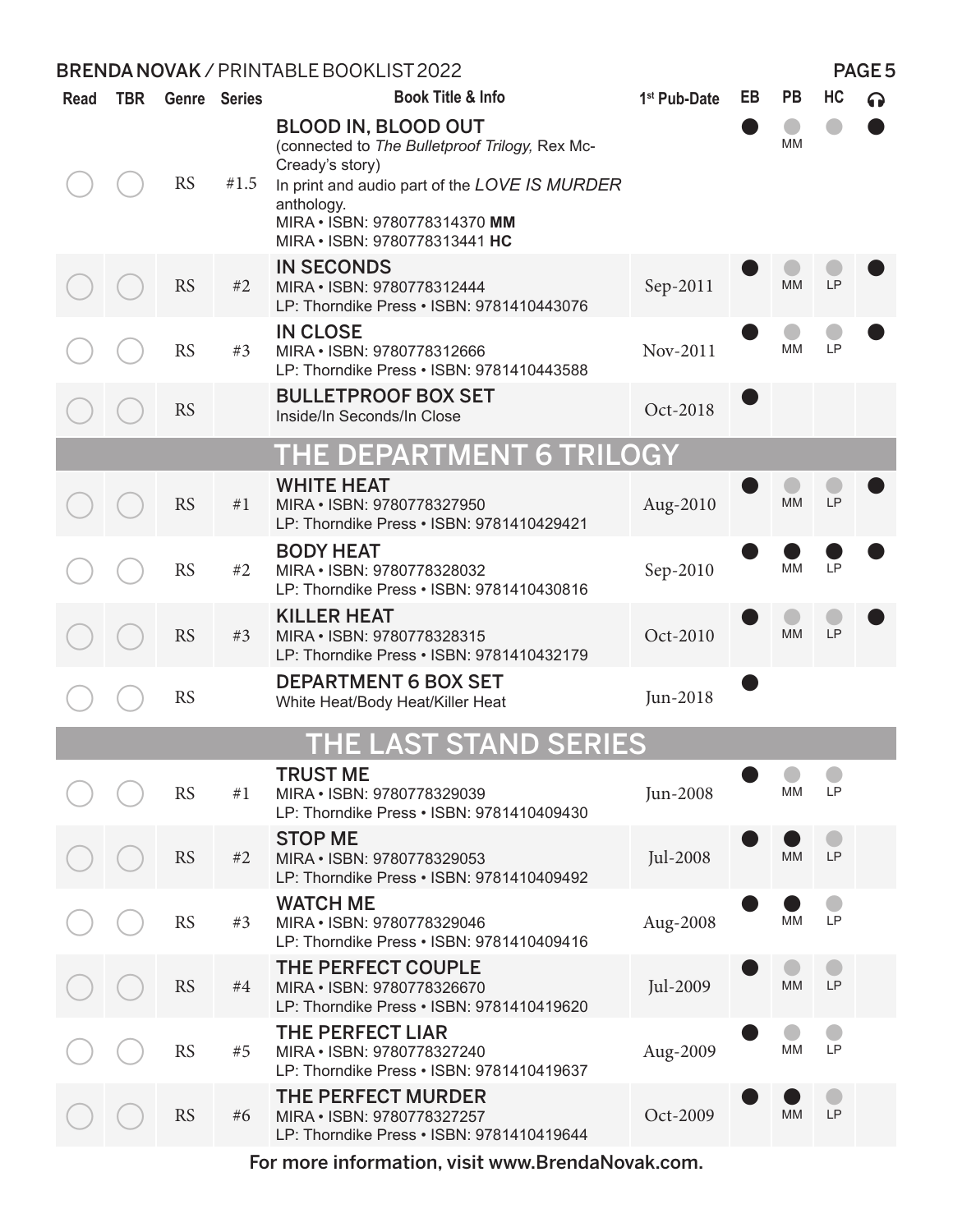| <b>Read</b> | <b>TBR</b> |           | <b>Genre</b> Series | <b>Book Title &amp; Info</b>                                                                                                                                                                 | 1 <sup>st</sup> Pub-Date                      | EB | <b>PB</b> | HC        | ဂ |
|-------------|------------|-----------|---------------------|----------------------------------------------------------------------------------------------------------------------------------------------------------------------------------------------|-----------------------------------------------|----|-----------|-----------|---|
|             |            | <b>RS</b> |                     | THE LAST STAND VOL. 1 BOX SET<br>Trust Me/Stop Me/Watch Me                                                                                                                                   | Mar-2017                                      |    |           |           |   |
|             |            | <b>RS</b> |                     | THE LAST STAND VOL. 2 BOX SET<br>The Perfect Couple/The Perfect Liar/The Perfect<br>Murder                                                                                                   | Jun-2017                                      |    |           |           |   |
|             |            |           |                     | THE STILLWATER TRILOGY                                                                                                                                                                       |                                               |    |           |           |   |
|             |            | <b>RS</b> | #1                  | <b>DEAD SILENCE</b><br>MIRA · ISBN: 9780778328858                                                                                                                                            | Aug-2006                                      |    | <b>MM</b> |           |   |
|             |            | <b>RS</b> | #2                  | <b>DEAD GIVEAWAY</b><br>MIRA . ISBN: 9780778328865                                                                                                                                           | Feb-2007                                      |    | MM        |           |   |
|             |            | <b>RS</b> | #3                  | <b>DEAD RIGHT</b><br>MIRA . ISBN: 9780778329022                                                                                                                                              | Aug-2007                                      |    | <b>MM</b> |           |   |
|             |            | <b>RS</b> |                     | <b>STILLWATER TRILOGY BOXED SET</b><br>Dead Silence/Dead Giveaway/Dead Right                                                                                                                 | Sep-2014                                      |    |           |           |   |
|             |            |           |                     | <b>SINGLE TITLES</b>                                                                                                                                                                         |                                               |    |           |           |   |
|             |            | CR        |                     | <b>BEFORE WE WERE STRANGERS</b><br>MIRA . ISBN: 9780778309079 MM<br>MIRA . ISBN: 9780778369943 TP<br>MIRA . ISBN: 9780778368755 HC<br>LP: Wheeler Publishing . ISBN: 9781432856335           | Dec-2018                                      |    | (MM)      | (LP)      |   |
|             |            | WF        |                     | THE BOOKSTORE ON THE BEACH<br>MIRA · ISBN: 9780778311751 MM (8/23/2022)<br>MIRA . ISBN: 9780778361053 TP<br>MIRA . ISBN: 9780778311386 HC<br>LP: Wheeler Publishing • ISBN: 9781432885625    | Apr-2021                                      |    | (MM)      | (LP)      |   |
|             |            | <b>RS</b> |                     | <b>COLD FEET</b><br>Harlequin • ISBN: 9780373062591                                                                                                                                          | Feb-2004                                      |    | MM        |           |   |
|             |            | <b>RS</b> |                     | <b>EVERY WAKING MOMENT</b><br>HQN Books . ISBN: 9780373770458<br>LP: Thorndike Press . ISBN: 9780786282272                                                                                   | Jul-2005                                      |    | <b>MM</b> | <b>LP</b> |   |
|             |            | <b>NF</b> |                     | <b>LOVE THAT! BRENDA NOVAK'S</b><br><b>EVERY OCCASION COOKBOOK</b><br>Brenda Novak's Online Auction for<br>Diabetes Research • ISBN: 9781928068280<br>(All Proceeds go to Diabetes Research) | May-2015                                      |    |           |           |   |
|             |            | WF        |                     | <b>ONE PERFECT SUMMER</b><br>MIRA · ISBN: 9780778386346 MM (6/28/2022)<br>MIRA • ISBN: 9780778309468 TP<br>MIRA . ISBN: 9780778310037 HC<br>LP: Wheeler Publishing . ISBN: 9781432878474     | Apr-2020                                      |    | (MM)      | (LP)      |   |
|             |            | WF        |                     | <b>THE SEASIDE LIBRARY</b><br>MIRA . ISBN: 9780778333517 TP<br>MIRA . ISBN: 9780778334330 HC                                                                                                 | $\mathsf{CS}\phantom{0}$<br>APRIL 11,<br>2023 |    |           | (LP)      |   |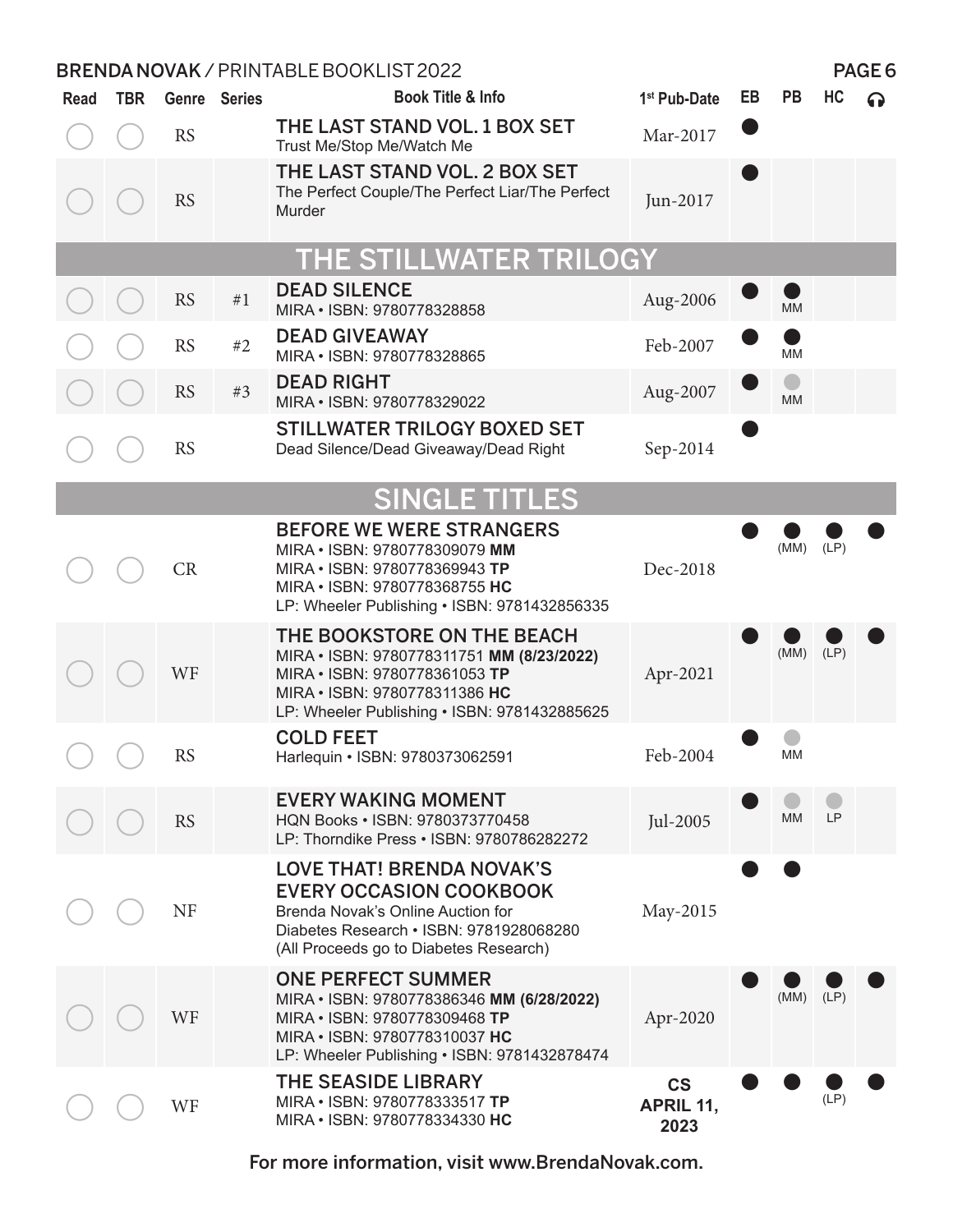| Read | <b>TBR</b> |           | Genre Series | <b>Book Title &amp; Info</b>                                                                                                                                                                                                                  | 1 <sup>st</sup> Pub-Date      | EB | <b>PB</b> | HC   | 6) |
|------|------------|-----------|--------------|-----------------------------------------------------------------------------------------------------------------------------------------------------------------------------------------------------------------------------------------------|-------------------------------|----|-----------|------|----|
|      |            | WF        |              | <b>SUMMER ON THE ISLAND</b><br>MIRA . ISBN: 9780778311850 TP<br>MIRA . ISBN: 9780778386377 HC<br>LP: Wheeler Publishing . ISBN: 9781432896157                                                                                                 | <b>NR</b><br>APRIL 5,<br>2022 |    |           | (LP) |    |
|      |            | <b>CR</b> |              | <b>TAKING THE HEAT</b><br>Silhouette Super Romance Series Extra<br>Harlequin • ISBN: 9780373835706                                                                                                                                            | Feb-2003                      |    | MM        |      |    |
|      |            |           |              | <b>OTHER SUPERROMANCES</b>                                                                                                                                                                                                                    |                               |    |           |      |    |
|      |            | CR        |              | A FAMILY BY CHRISTMAS<br>Former Title: WE SAW MOMMY KISSING<br><b>SANTA CLAUS</b><br>Harlequin Superromance 1021<br>ISBN: 9780373710218<br>LP: Thorndike Press . ISBN: 9781410461032                                                          | Nov-2001                      |    | MМ        |      |    |
|      |            | CR        |              | <b>BABY BUSINESS</b> (9 Months Later)<br>Harlequin Superromance No. 955<br>ISBN: 9780373709557                                                                                                                                                | Dec-2000                      |    | <b>MM</b> |      |    |
|      |            | <b>RS</b> |              | <b>DEAR MAGGIE</b><br>Harlequin Superromance No. 987<br>ISBN: 9780373709878                                                                                                                                                                   | May-2001                      |    | ΜM        |      |    |
|      |            | CR        |              | <b>BACK TO YOU</b> (9 Months Later)<br>Former Title: EXPECTATIONS<br>Harlequin Superromance No. 899<br>ISBN: 9780373708994                                                                                                                    | Feb-2000                      |    | <b>MM</b> |      |    |
|      |            | CR        |              | <b>SANCTUARY</b> (The Birth Place)<br>Harlequin Superromance No. 1158<br>ISBN: 9780373711581                                                                                                                                                  | Oct-2003                      |    | MM        |      |    |
|      |            | CR        |              | <b>SHOOTING THE MOON</b><br>Harlequin Superromance No. 1058<br>ISBN: 9780373710584                                                                                                                                                            | May-2002                      |    | <b>MM</b> |      |    |
|      |            | <b>CR</b> |              | <b>SNOW BABY</b> (9 Months Later)<br>Harlequin Superromance No. 939<br>ISBN: 9780373709397                                                                                                                                                    | Sep-2000                      |    | MM        |      |    |
|      |            |           |              | <b>ANTHOLOGIES &amp; NOVELLAS</b>                                                                                                                                                                                                             |                               |    |           |      |    |
|      |            | CR        | DI#9         | <b>BE MINE AT CHRISTMAS</b><br>Just Like the Ones We Used to Know/On a Snowy<br>Christmas/A Dundee Christmas                                                                                                                                  | Dec-2013                      |    |           |      |    |
|      |            | <b>CR</b> |              | THE BEST CHRISTMAS SURPRISE<br>Former Title: JUST LIKE THE ONES WE<br><b>USED TO KNOW</b><br>Previously published in print as part of the ONCE<br><b>UPON A CHRISTMAS anthology</b><br>Harlequin Superromance No. 1380<br>ISBN: 9780373713806 | Dec-2017                      |    |           |      |    |